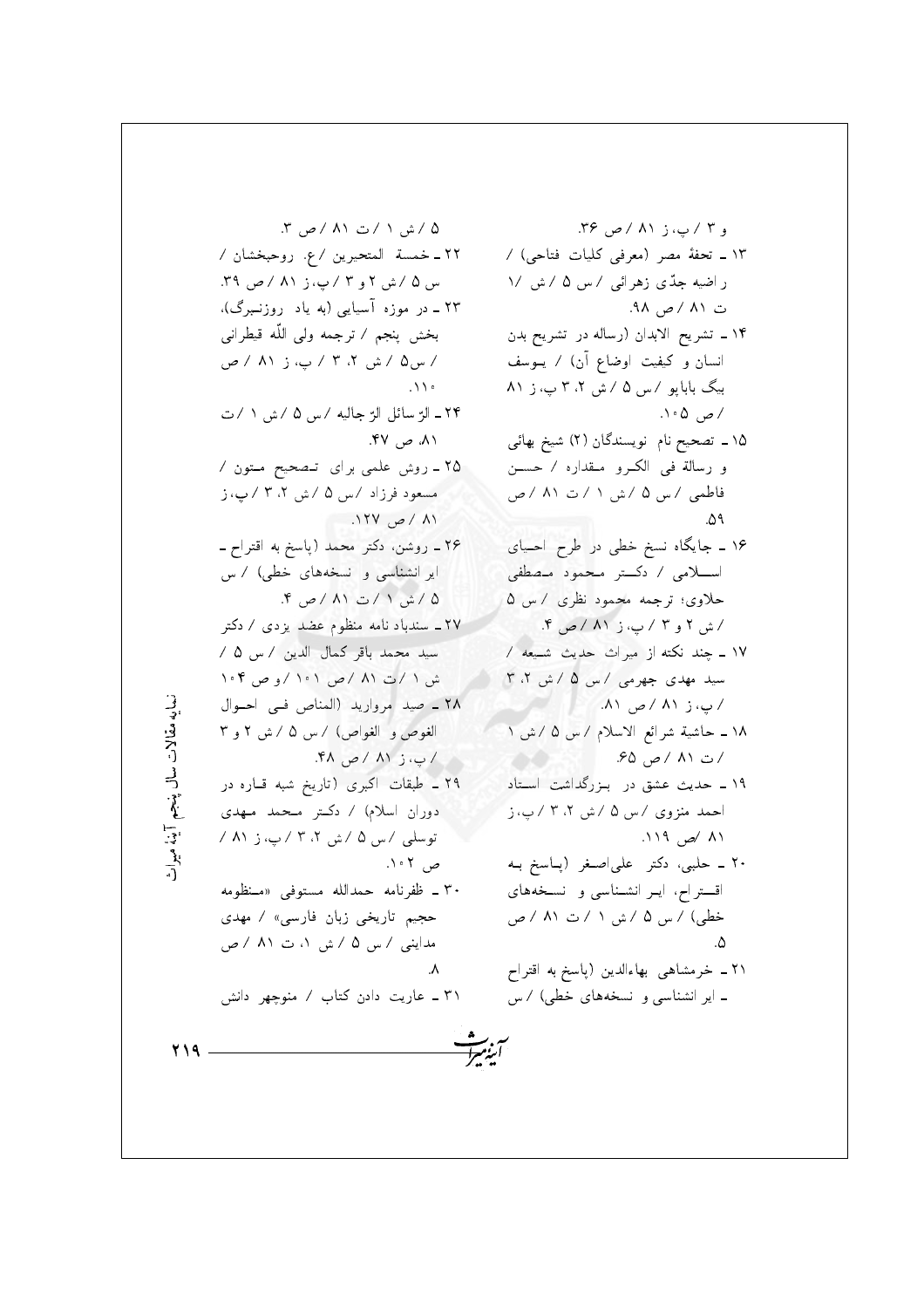پژوه /س ۵ /ش ۲ و ۳ / پ، ز ۸۱ / ص ۱۸. ۳۲ ــ عرفان سعدی / جعفر آقایانبی چاوشبی ؛ ترجمه محمد مهدی فولادوند / س ۵ /ش ۲ و ۳ / پ، ز ۸۱ / ص ۲۹. ۳۳ ـ فرائد السلوک / عــليرضا ذکـاوتبي قر اگزلو / س ۵ / ش ۱، ت ۸۱ / ص  $\Lambda$ ۳۴ ـ کتابگزاری فهرست ماقبل الفهرست / نوشته جورجيانا، ترجمه احــمد رضـا قائم مقامی / س ۵ / ش ۸. ۳ / پ. ز ۸۱ /ص ۶۸. ٣۵ ـ كتاب مرصاد الاطباء تأليف مشـرف الدین ابن شاہ حسینی بیرمی لاری / احمد اقتداری /س ۵ /ش ١ /ت ٨١ / ص ۹۴. ۳۶ ـ کشف یک اثر مفقود در جلد یک کتاب / پروفسور دکتر مولوی مـحمد شفیع / س ۵ / ش ۱ / ت ۸۱ / ص  $N_f$ ٣٧ ـ كلمة سواءِ /س ۵ /ش ٢ و ٣ / پ، ز  $\Lambda \rightarrow \Lambda$ ۳۸ ـ گزارش برگزاری سمینار نسـخههای خطی عربی در ایران /س ۵ /ش ۱ / ت ۸۱ /ص ۰۹ (۰ ۳۹ ـ گزارش دربارهٔ منابع نـزهة القــلوب (بخش دوم) / محسن الويري / س ۵ /ش ۱ /ت ۸۱ / ص ۲۵. ۴۰ ـ گذری گذرا بر رسایل حجابیه / مینا احمدیان /س ۵ /ش ۲،۲ /پ، ز ۸۱ <u>۲۲</u>۰

دورهٔ جدید سال اول، شماره دوم، تابستان ۱۳۸۲ (بیایی

 $\tilde{\epsilon}$